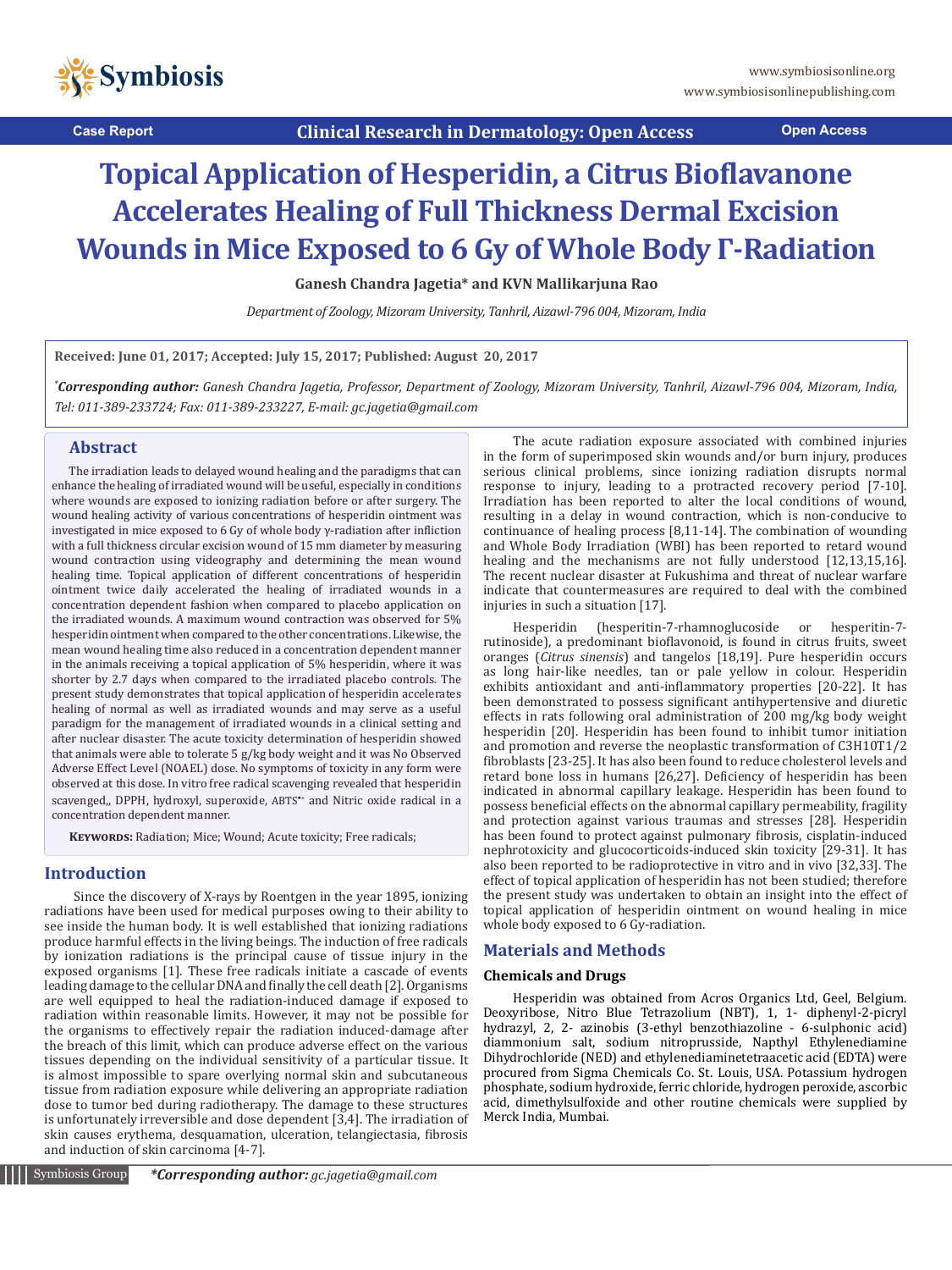**Citation:** Ganesh Chandra Jagetia, KVN Mallikarjuna Rao (2017) Topical Application of Hesperidin, a Citrus Bioflavanone Accelerates Healing of Full Thickness Dermal Excision Wounds in Mice Exposed to 6 Gy of Whole Body Γ-Radiation. Clin Res Dermatol Open Access 4(3):1-8. DOI: http://dx.doi. org/10.15226/2378-1726/4/3/00162

## **Animal care and Handling**

The animal care and handling were carried out according to the guidelines of World Health Organization, Geneva, Switzerland and the INSA (Indian National Science Academy, New Delhi). Eight to ten week old Swiss albino mice of either sex weighing 30 to 36 g were selected from an inbred colony maintained under the controlled conditions of temperature (23±2°C), humidity (50±5%) and light (12 hours of light and dark, respectively). The animals had free access to sterile food and water. The food consisted of 50% cracked wheat, 40% Bengal gram, 4% milk powder, 4% yeast powder, 0.75% sesame oil, 0.25% cod liver oil, and 1% salt. Usually four animal were housed in a polypropylene cage containing sterile paddy husk (procured locally) as bedding throughout the experiments. The study was approved by the institutional animal ethical committee.

# **Experimental**

## **Determination of acute toxicity**

The acute toxicity of hesperidin was determined as described earlier [34,35]. Briefly, the animals were allowed to fast 18 h by withdrawing food and water. The fasted animals were divided into several groups of 10 each. Each group of animals was orally administered with 0, 500, 1000, 2000, 4000 and 5000 mg/kg b. wt. of hesperidin freshly prepared in 1% carboxymethyl cellulose. The animals were provided with food and water immediately after the drug administration. Survival of the animals was monitored up to 14 days post drug treatment. A minimum of ten animals was used for each drug dose.

## **Preparation of ointment and Mode of Administration**

Different concentrations viz: 1, 2, 5 or 10 % of hesperidin ointment were prepared using standard procedures. Each wound received an amount of 2, 4, 10 or 20 mg hesperidin with single application depending on the concentration applied. The animals received topical application of various concentrations of hesperidin ointment twice a day until complete healing of wounds. The first application was done at 3h after creation of the wounds and a gap of 8h was always allowed between first and second applications. The ointment base is referred as ONT whereas hesperidin ointment as HPD hereafter.

#### **Effect of various concentrations of hesperidin ointment on wound contraction**

To study the effect of topical application of hesperidin ointment on irradiated wounds, the animals were divided into following groups:

**ONT+sham-irradiation:** The animals of this group received only ointment base topically on the wound twice a day so as to cover the area of whole excision wounds, until complete healing of wounds after shamirradiation (0 Gy).

**HPD+ sham-irradiation:** The animals of this group were topically applied twice a day with 1, 2, 5 or 10 % of hesperidin ointment in such a way so as to cover the whole excision wound, until complete healing of wounds, after sham-irradiation (0 Gy).

**ONT+ irradiation:** The animals of this group received only ointment base after exposure to 6 Gy radiation in a similar fashion as described for ONT+sham-irradiation group.

**HPD+ irradiation:** This group of animals received 1, 2, 5 or 10 % of hesperidin ointment topically covering the whole excision wounds, twice daily after exposure to 6 Gy γ-radiation until complete healing of wounds.

## **Irradiation**

Each prostate animal was placed into a specially designed wellventilated acrylic restrainer and whole-body of the animal was exposed to 0 or 6 Gy, delivered at a dose rate of 1.35 Gy/min from a  $^{60}$ Co Teletherapy source (Theratron, Atomic Energy Agency, Ontario, Canada) at the SSD of 80 cm and a field size of 20x20 cms.

## **Production of full-thickness skin wound**

The hairs of the dorsum of each animal were depilated with a cordless electric mouse clipper (Wahl Clipper Corporation, Illinois, USA)

before exposure to  $\gamma$  radiation and a full-thickness skin wound was produced on the dorsum (below the rib cage) after 10 min of irradiation [12-14]. Briefly, the animals were anesthetized using ketamine and the entire body was cleaned and decontaminated by wiping with sterillium (Bode Chemical Company, Hamburg, Germany) disinfectant solution. The cleared dorsal surface of skin was marked with a sterile circular (15-mmdiameter) stainless steel stencil. A full-thickness deep dermal wound was created by excising the skin including *panniculus carnosus* in an aseptic environment using sterile scissors and forceps. Each wounded animal was housed in a separate sterile polypropylene cage and monitored until complete healing of the wounds.

## **Measurement of wound contraction**

Wound contraction was assessed by capturing the video images of each full-thickness wound with a CCD camera connected to a computer. The first image of each wound from different groups was captured on the day of wounding, and that day was considered as day one. The subsequent images were acquired on day 3, 6, 9, 12 and 15 post-wounding. The wound area was calculated using Auto CAD R14 (Autodesk Inc., San Rafael, CA) software. Eight animals were used in each group for each HPD dose.

## **Mean wound healing time**

A separate experiment was conducted to evaluate the effect of hesperidin on Mean Healing Time (MHT) after exposure to 0 or 6 Gy whole-body γ-radiation, where groups and other conditions remained essentially similar to that described above, except that no attempt was made to capture the video images after wounding. All animals of each group were monitored until complete healing of wounds and the day at which each wound healed was recorded. Mean of all healed wounds was determined and has been expressed as Mean wound Healing Time (MHT) in days. Eight animals were used in each group for each HPD dose.

## **Estimation of free radical scavenging in vitro**

The ability of hesperidin to scavenge different free radicals in vitro was determined as follow:-

## **Hydroxyl radical scavenging activity**

The scavenging of hydroxyl (OH) free radical was measured by the method described earlier [36]. Briefly, the reaction mixture contained deoxyribose (2.8 mM), KH<sub>2</sub>PO<sub>4</sub> – NaOH buffer, pH 7.4 (0.05 M), FeCl<sub>3</sub> (0.1) mM), EDTA (0.1 mM), H<sub>2</sub>O<sub>2</sub> (1 mM), ascorbate (0.1 mM) and HPD (20, 40, h) and the contract of the contract of the contract of the contract of the contract of the contract of the contract of the contract of the contract 60, 80, 100, 200, 300, 400, 500 and 600 μg/ml) in a final volume of 2 ml. The reaction mixture was incubated for 30 min at ambient temperature followed by the addition of 2 ml of trichloroacetic acid (2.8% W/V) and thiobarbituric acid. The reaction mixture was kept in a boiling water bath for 30 min, cooled and the absorbance was read at 532 nm in a UV-VIS double beam spectrophotometer (UV-260, Shimadzu Corp, Japan).

#### **Superoxide anion scavenging activity**

The scavenging of superoxide  $(0<sub>2</sub>)$  anion radical was measured as described earlier [37]. Briefly, the reaction mixture consisted of various concentrations of HPD (20, 40, 60, 80, 100, 200, 300, 400, 500 and 600 μg/ml), nitroblue tetrazolium, and alkaline DMSO. The blank consisted of pure DMSO instead of alkaline DMSO. The absorbance was read at 560 nm using a UV-Visible double beam spectrophotometer (UV-260, Shimadzu Corp, Japan).

#### **DPPH scavenging activity**

The principle for the reduction of 1, 1- diphenyl-2-picryl hydrazyl (DPPH) free radical is that, the antioxidant reacts with stable free radical, DPPH and converts it into 1, 1-diphenyl -2-picryl hydrazine. The ability to scavenge the stable free radical DPPH is measured by decrease in the absorbance at 517 nm [38]. To the ethanolic solution of DPPH (0.05 mM), an equal volume of HPD (20, 40, 60, 80, 100, 200, 300, 400, 500 and 600 μg/ml) dissolved in water, was added to a final volume of 1.0 ml. An equal amount of methanol was added to the control. After 20 min, absorbance was recorded at 517 nm in a UV-Visible double beam spectrophotometer (UV-260, Shimadzu Corp, Japan).

Ш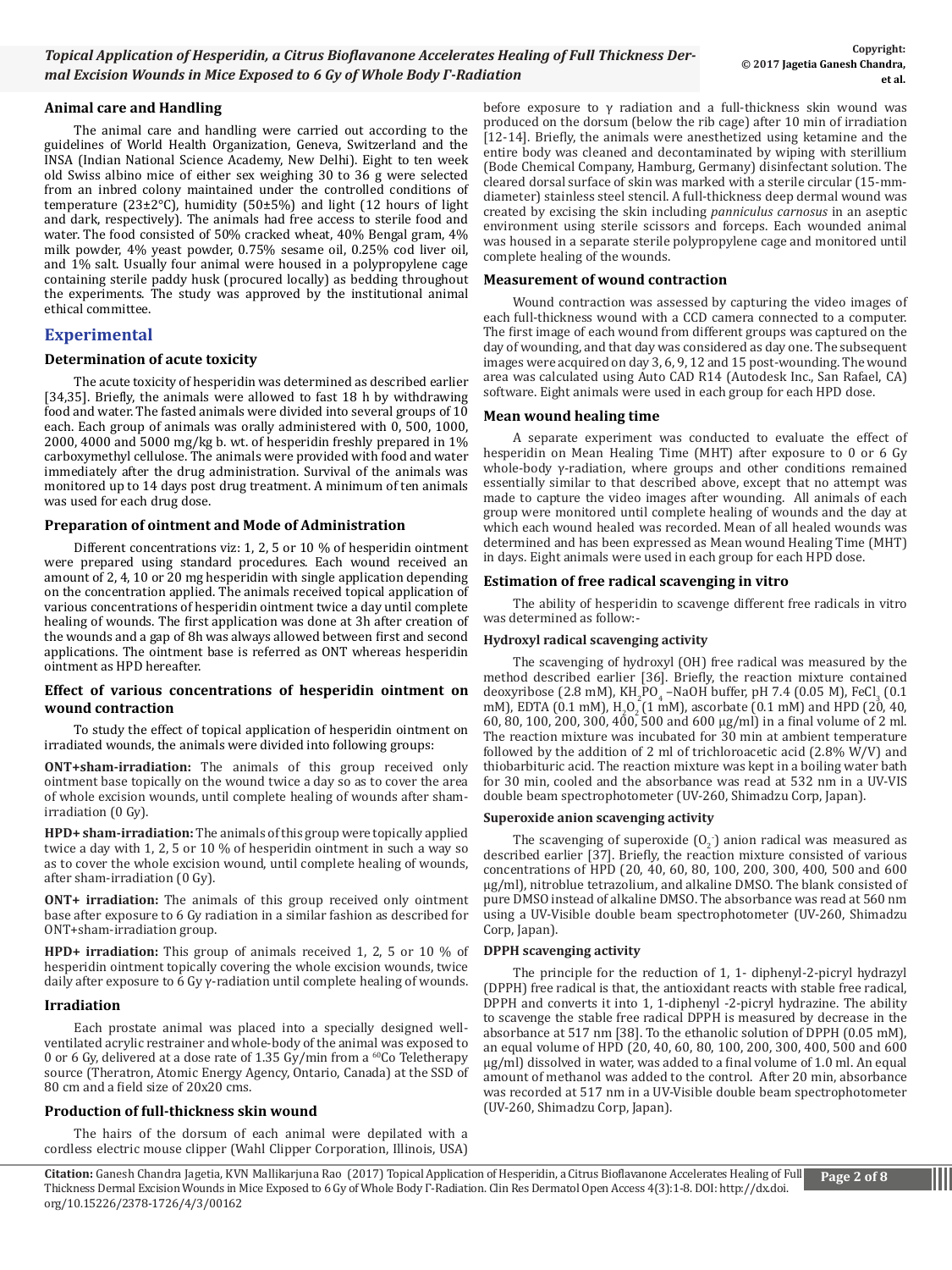## **Total antioxidant activity assay**

Total antioxidant potential was determined by ABTS (2, 2- azinobis (3-ethyl benzothiazoline - 6-sulphonic acid) diammonium salt) assay [39]. This technique measures the relative ability of antioxidant substances to scavenge the ABTS cation radical generated in the aqueous phase. The reaction mixture contained ABTS (0.00017 M), HPD (20, 40, 60, 80, 100, 200, 300, 400, 500 and 600 μg/ml), and buffer in a total volume of 3.5 ml. The absorbance was measured at 734 nm using a UV-Visible double beam spectrophotometer (UV-260, Shimadzu Corp, Japan).

## **Nitric oxide scavenging activity**

Nitric oxide was generated from sodium nitroprusside and measured by the Griess reaction as described previously. Sodium nitroprusside in aqueous solution at physiological pH spontaneously generates nitric oxide which interacts with oxygen to produce nitrite ions that can be estimated by use of Griess reagent [40]. Scavengers of nitric oxide compete with oxygen leading to reduced production of nitric oxide [40]. Sodium nitroprusside (5 mM) in phosphate-buffered saline was mixed with different concentrations of HPD (20, 40, 60, 80, 100, 200, 300, 400, 500 and 600 μg/ml) and incubated at 25°C for 150 min. The samples from the above were reacted with Greiss reagent  $(1\%$  sulphanilamide,  $2\%$   $\rm H_3PO_4$ and 0.1% napthylethylenediamine dihydrochloride). The absorbance of the chromaphore formed during the diazotization of nitrite with sulphanilamide and subsequent coupling with napthylethylenediamine was read at 546 nm and referred to the absorbance of standard solutions of potassium nitrite treated in the same way with Griess reagent.

#### **Analysis of Data**

Statistical significance between the treatments was determined using one way ANOVA. The Solo 4 Statistical Package (BMDP Statistical Software Inc., Los Angles, CA, and USA) was used for data analysis. All data are expressed as mean ± SEM (Standard error of mean).

# **Results**

## **Acute toxicity**

Oral administration of 0, 500, 1000, 2000, 4000 and 5000 mg/kg b. wt. of hesperidin did not induce any adverse effect on the body weights and general health of the animals. Not a single animal died during the whole observation period. Due to experimental constraints such as drug dissolution it was not possible to test higher doses of hesperidin for acute toxicity studies. Therefore it was concluded that hesperidin is safe up to a dose of 5000 mg/kg b. wt. in mice, when given orally as this dose did not produce any adverse effect in the form of weight loss, debility, neurological disorders and death.

## **Effect of various doses of hesperidin ointment on wound contraction**

Initially a separate experiment was conducted to investigate the effect of single topical application of different concentration of hesperidin ointment on irradiated wounds. However, single application did not improve the healing of irradiated wounds and therefore studies in this direction were not pursued further and experiments were redesigned to study the effect of two applications of hesperidin and the results of these experiments are presented below.

Treatment of mice with ONT or various concentrations of hesperidin ointment resulted in a steady contraction of excision wounds with time in ONT+sham-irradiation and HPD+ sham-irradiation groups (0 Gy). The topical application of 1, 2, 5 or 10 % of hesperidin ointment twice daily enhanced the wound contraction in a concentration dependent manner at various post-irradiation times and a significant enhancement of wound contraction was observed only after application of 5 % hesperidin ointment, when compared with ONT+ sham-irradiation group at 3 (p < 0.05), 6 (p < 0.005), 9 (p < 0.005) and 12 (p < 0.05) post-irradiation days. Similarly, application of hesperidin ointment also showed a progressive reduction in the scab formation with increasing concentration of HPD, and it was almost absent for 5 % hesperidin ointment.



**Figure 1:** CEffect of various concentrations of topical application of hesperidin on the contraction of excision wound in mice exposed to 6 Gy whole-body γ-radiations. Upper left: 1%; Upper right: 2%; Lower left:: 5% and Lower right: 10% of hesperidin applied twice daily on deep dermal excision wounds. Closed squares: Ointment +sham-irradiation; Closed circles: Hesperidin+sham-irradiation; Open squares Ointment + irradiation and Open circles: Hesperidin+irradiation.

**Citation:** Ganesh Chandra Jagetia, KVN Mallikarjuna Rao (2017) Topical Application of Hesperidin, a Citrus Bioflavanone Accelerates Healing of Full Thickness Dermal Excision Wounds in Mice Exposed to 6 Gy of Whole Body Γ-Radiation. Clin Res Dermatol Open Access 4(3):1-8. DOI: http://dx.doi. org/10.15226/2378-1726/4/3/00162

Ш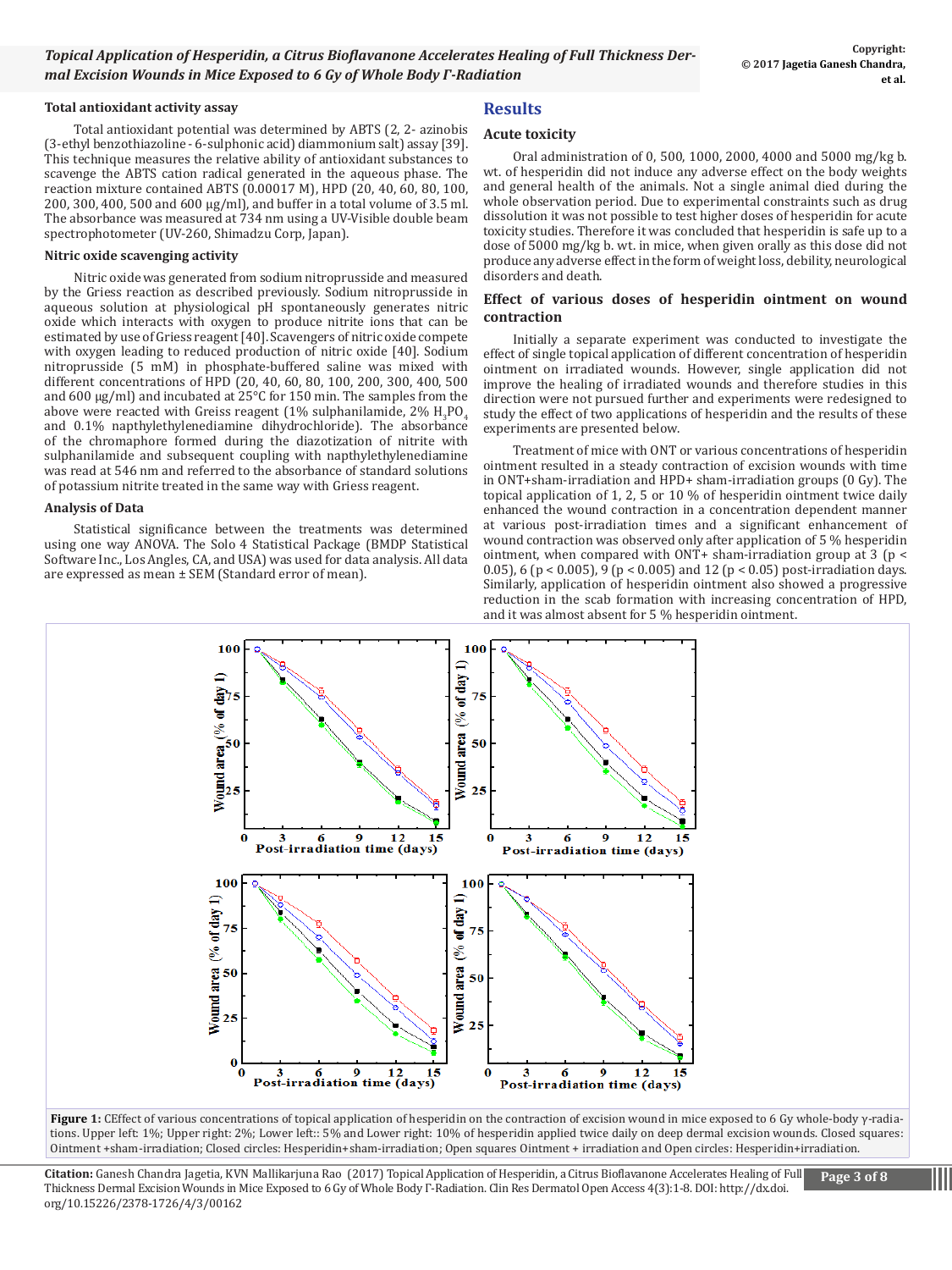The whole body irradiation of animals to 6 Gy caused a thick scab formation in ONT+irradiation group accompanied by a significant retardation in wound contraction when compared with ONT+ shamirradiation group at all post-irradiation days. Use of various doses of HPD ointment topically increased the wound contraction and a significant rise in wound contraction was observed after application of 5 % hesperidin ointment at 3, 6, 9 and 12 day post-irradiation (Figure 1c). The application of 10% hesperidin ointment also accelerated wound contraction however, the difference between the CMC+irradiation and HPD+irradiation groups were statistically non-significant. Topical application of various doses of hesperidin ointment on the excision wounds caused thin scab formation and early fall of scab. The scab formation was altogether absent in the group of animals applied with 5 % hesperidin ointment twice daily after 6 Gy irradiation until complete healing of wounds.

## **Effect of various doses of hesperidin ointment on wound contraction**

The complete closure of wounds was observed by 19.32 day postirradiation in placebo control (ONT+sham-irradiation) group. Whereas topical application of 1% and 2% hesperidin ointment did not alter the mean wound healing time significantly when compared with the ONT+ sham-irradiation group. However when hesperidin concentration was raised to 5% in the ointment it reduced the MHT by almost 3 days with a MHT of 16.2 days. A further increase in hesperidin concentration to 10% did not alter the MHT significantly (Figure 2).

The whole-body exposure of mice to 6 Gy  $\gamma$ -radiation resulted in a significant delay in the complete closure of wounds as a result, the MHT was also delayed by 4 days and a complete wound closure was achieved by day 23.62 post-irradiation in ONT+irradiation group when compared with the ONT+sham-irradiation group. The topical application of animals with 5% hesperidin ointment resulted in an early healing of wound and the complete healing of wound was effected by 20.94 day post-irradiation when compared with ONT+irradiation group, whereas 1, 2 or 10 %, hesperidin ointment did not significantly reduce the mean wound healing time in comparison with ONT+irradiation group (Figure 2).



on the mean wound healing time in mice exposed to 6 Gy whole-body γ-ra-diations.  $p < 0.05$  when Ointment (ONT) groups are compared to hesperidin groups. SIR: Sham-irradiation; H: Hesperidin and IR: irradiation.

## **Free radical scavenging**

The data are shown as percent inhibition of free radical generation in (Figure 3). The HPD inhibited the generation of  $\textdegree$ OH and O<sub>2</sub> $\textdegree$  radicals in a concentration dependent manner and a maximum scavenging was observed at 500 µg/ml (Figure 3a, b). The HPD was ineffective in scavenging DPPH radical up to a concentration of 100 µg/ml, however, a further increase in HPD concentration resulted in a concentration dependent elevation in DPPH scavenging up to 500 µg/ml (Figure 3c). The total antioxidant activity was measured using ABTS assay and the inhibition of ABTS\*+ radicals showed a concentration dependent scavenging up to 200 µg/ml and plateaued thereafter (Figure 3d). The HPD also showed a dose dependent scavenging of nitric oxide up to 60 µg/ml thereafter, the elevation of nitric oxide scavenging reached an almost steady state. However, the maximum scavenging of nitric oxide was observed at 400 µg/ml (Figure 3e).

# **Discussion**

Flavonoids comprise a large group of naturally occurring; low molecular weight ployphenolic compounds that are widely synthesized by plants as secondary metabolites. Flavonoids occur in practically all parts of branched plants including fruit, vegetables, nuts, seeds, leaves, flowers, and bark [41,42]. The flavanones are found abundantly in citrus fruits [18,43]. Flavonoids have been reported to have several beneficial effects on human health [44]. Hesperidin is one such flavanone, which has been reported to be an antioxidant, anti-inflammatory, and anticarcinogenic [27,45]. The ionizing radiations produce adverse health effects and it is necessary to devise countermeasures against the combined injuries as defence preparedness, especially during nuclear disasters, nuclear warfare and the terror attacks. The effect of topical application of hesperidin in combination with radiation in healing of excision wounds has not been investigated. Therefore, the present study was undertaken to evaluate the effect of topical application of hesperidin in healing of excision wounds of mice whole body exposed to 6 Gy of  $\gamma$ -radiation.

Wound contraction can be defined as the centripetal movement of the edges of a full thickness wound in order to facilitate closure of the defect [46]. The morphologically wound healing progress can be monitored by the periodic evaluation of contraction of excision wounds using various methods and videography of wound allows measurement of healing [10]. Whole body irradiation of mice to 6 Gy caused a significant retardation in wound contraction leading to an increase in the wound healing time significantly in mice. This is in conformation with earlier studies, where a similar effect has been reported [8,12-14,16,47]. This may be due to several possible reasons including inhibition of inflammatory reactions, fibroblast and connective tissue proliferation, formation and maturation of granulation tissue after irradiation [4,9,48]. The neutrophils and macrophages play an important role by generation of  $H_2O_2$  at the wound site and thereby adding in healing of wounds [49]. However, irradiation kills these cells reducing the inflammatory response and delaying the wound healing. The proinflammatory cytokine TNF  $\alpha$  has been reported to play an important role in wound healing [50] and its over production by radiation may have negative effect on wound healing leading to delayed wound healing [51].

The major impact of irradiation is to reduce the cell proliferation, which leads into delay in fixation of wound edge to the underlying tissue owing to a lack of fibroblast proliferation and a decrease in fibroblast synthetic function in the granulation bed. Further, wound contraction of open excision wounds has been found to be a function of contractile fibroblasts, known as myofibroblasts [52,53] that are adversely affected by irradiation as ionizing radiations produce cytotoxic effect on fibroblasts and impair wound healing [14,54]. The killing of fibroblasts, known as myofibroblasts will also have negative effect on extracellular matrix deposition impairing the wound healing. This impairment may be as a result of delay in the progression of cells through various phases of cell cycle induced by radiation [48,55]. The fibroblasts also secrete different angiogenic factors including VEGF, transforming growth factor-β (TGF-β) and Platelet Derived Growth Factor (PDGF), which are the involved in the formation of new blood vessels during tissue repair [56] and irradiation will negatively affect these processes due fibroblast killing [47]. Radiation has been found to adversely affect the fibroblasts and endothelial cells

**Citation:** Ganesh Chandra Jagetia, KVN Mallikarjuna Rao (2017) Topical Application of Hesperidin, a Citrus Bioflavanone Accelerates Healing of Full Thickness Dermal Excision Wounds in Mice Exposed to 6 Gy of Whole Body Γ-Radiation. Clin Res Dermatol Open Access 4(3):1-8. DOI: http://dx.doi. org/10.15226/2378-1726/4/3/00162

Ш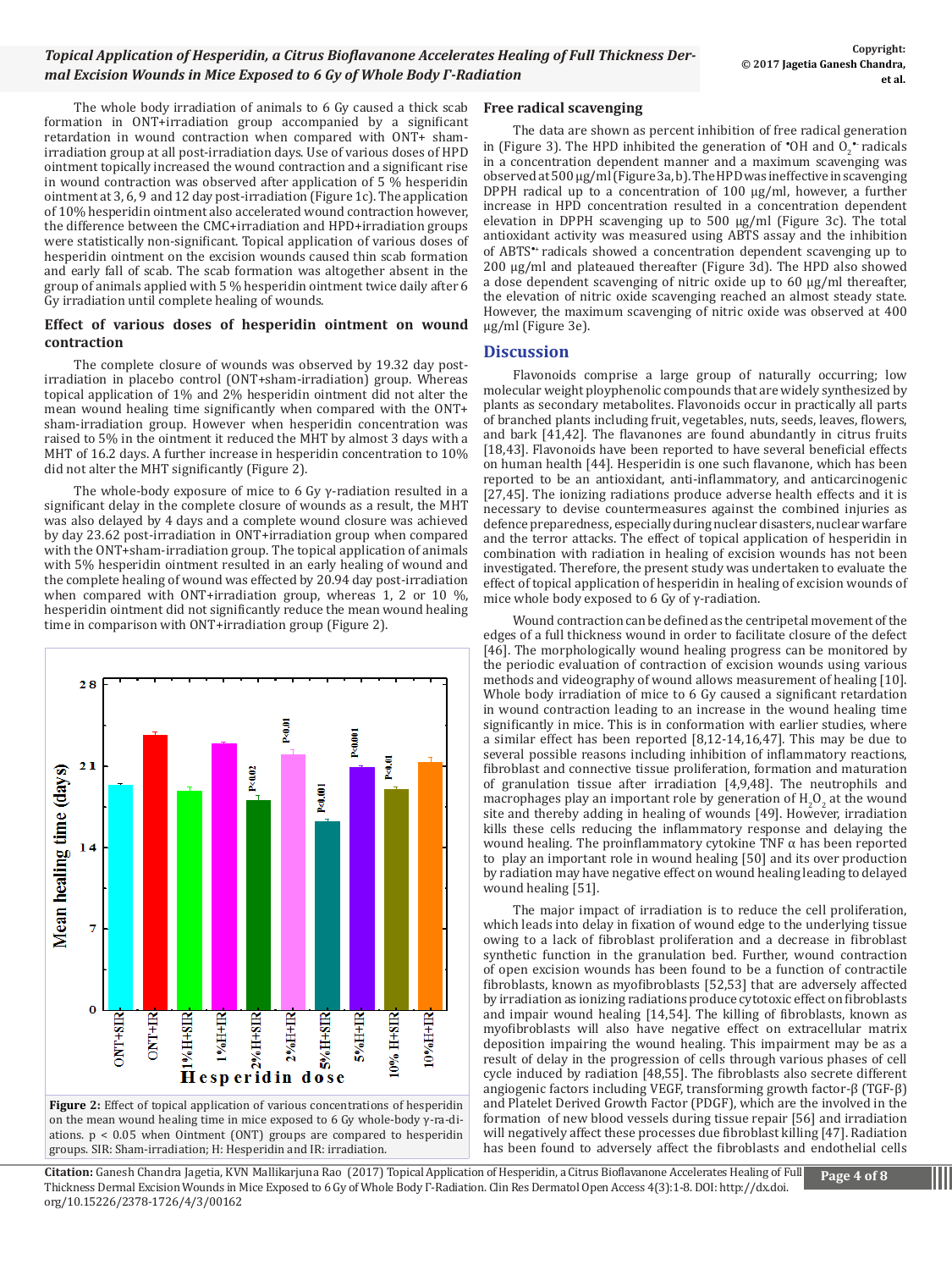*Topical Application of Hesperidin, a Citrus Bioflavanone Accelerates Healing of Full Thickness Dermal Excision Wounds in Mice Exposed to 6 Gy of Whole Body Γ-Radiation*



Figure 3: Effect of various concentrations of hesperidin on the scavenging of various free radicals and ABTS<sup>\*+</sup> cation radical. a) Hydroxyl radical; b) Superoxide anion, c) DPPH radical d) ABTS\*+ cation radical and e) Nitric oxide.

due to bone marrow depression and in fact radiation has been reported to diminish hematopoiesis in a dose- and time-dependent manner [14, 57- 59]. A similar effect cannot be ruled out in the present study where whole body of the animal has been irradiated during the exposure.

Effect of hesperidin on irradiated wound has not been evaluated and it is probably the first report where topical application of various concentrations of hesperidin ointment on the irradiated wounds twice daily has accelerated the healing of irradiated wounds when compared to irradiated controls that received application of ointment base only. This was evident by early contraction and closure of wounds by 5% hesperidin ointment and a further increase in dose did not increase the effect which

could be due to the fact that 5% hesperidin has accelerated the wound healing to maximum extent and increase thereafter could not stimulate the fibroblasts and other factors responsible for wound healing. Similarly, topical application of curcumin ointment has been reported to accelerate the healing of irradiated excision wound recently [60]. The ascorbic acid and curcumin have been reported to accelerate healing of wounds in mice exposed to whole body γ-radiation [12,14,61,62]. The extract of *Nigella sativa* has been also reported to enhance the healing of irradiated wound recently [47]. Phenytoin has been reported to accelerate wound healing in humans [63].

**Citation:** Ganesh Chandra Jagetia, KVN Mallikarjuna Rao (2017) Topical Application of Hesperidin, a Citrus Bioflavanone Accelerates Healing of Full Thickness Dermal Excision Wounds in Mice Exposed to 6 Gy of Whole Body Γ-Radiation. Clin Res Dermatol Open Access 4(3):1-8. DOI: http://dx.doi. org/10.15226/2378-1726/4/3/00162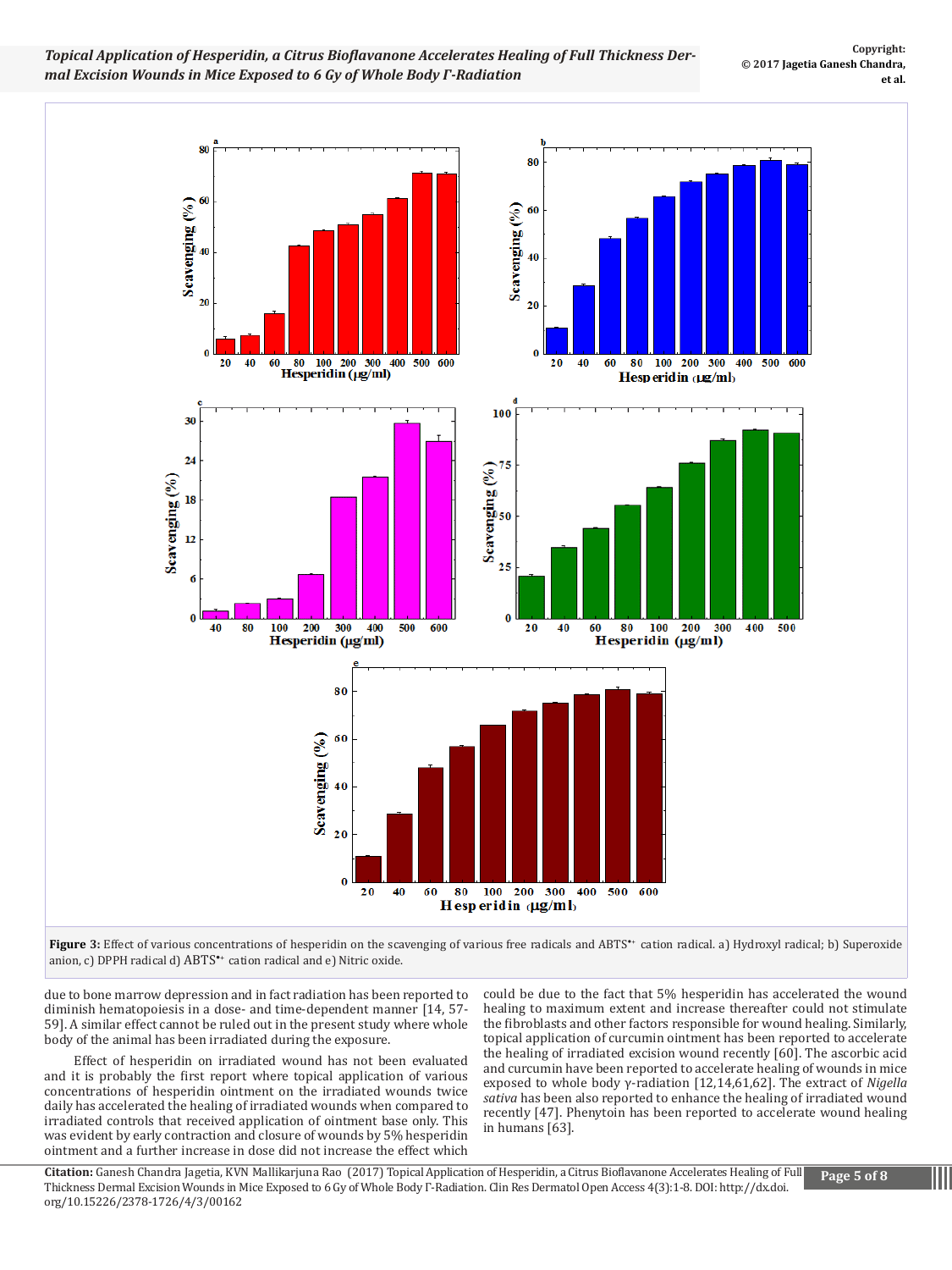# *Topical Application of Hesperidin, a Citrus Bioflavanone Accelerates Healing of Full Thickness Dermal Excision Wounds in Mice Exposed to 6 Gy of Whole Body Γ-Radiation*

The exact mechanism of acceleration in wound healing by hesperidin is not clear. However, it may have acted using multiple pathways to increase the healing of wounds after whole body irradiation. Application of hesperidin ointment may have scavenged the excess free radicals induced by irradiation and wounding and thus helped in accelerated repair of wound injury. We have observed scavenging of various free radicals in the present study. Increase in antioxidant status by hesperidin has been found to scavenge free radicals [64]. Wounding and irradiation has been reported to induce transcriptional activation of NF-кB, COX-II and LOX causing adverse impact on the healing of irradiated wounds [4,65,66]. Application of hesperidin may have inhibited the transcriptional activation of NF-кB, COX-II and LOX and restored normal regenerative capacity of irradiated wounds. Hesperidin has been reported to inhibit the activation of NFкB, and COX-II earlier [67,68]. Further, irradiation reduces antioxidants and thus delay normal healing of wounds [22,47,69]. The restoration of antioxidants by hesperidin may have also played a significant role in the accelerated recovery of irradiated wounds. In fact hesperidin has been reported to elevate antioxidant status in the skin of irradiated mice earlier [22]. This increase in antioxidant status by hesperidin may be due to the transcriptional activation of Nrf2 pathways [70].

## **Conclusions**

Topical application of hesperidin in ointment base increased the regenerating capacity of irradiated wounds, if applied twice daily and it also helped to accelerated wound repair and regeneration in nonirradiated wounds. The observed effect may be due scavenging of radiation and injury-induced free radicals, increased antioxidant status by stimulating the Nrf2 pathways and inhibition of NF-кB and COX-II. Hesperidin, bioflavonoid found in citrus fruits, that are consumed daily by humans could be useful paradigm to heal the normal and irradiated wounds.

## **Acknowledgements**

The authors are thankful to Dr. M.S. Vidyasagar, Professor and Head, and Dr. J.G.R. Solomon, Department of Radiotherapy and Oncology, Kasturba Medical College Hospital, Manipal, India for providing the necessary irradiation facilities and dosimetric calculations, respectively. The authors wish to acknowledge the financial support from the Defence Research and Development Organization, Ministry of Defence, Government of India and Indian Council of Medical Research, Government of India New Delhi for the financial support to carry out this study.

## **References**

- 1. [Azzam EI, Jay-Gerin JP, Pain D. Ionizing radiation-induced metabolic](https://www.ncbi.nlm.nih.gov/pubmed/22182453)  [oxidative stress and prolonged cell injury. Cancer Lett. 2012;327\(1-](https://www.ncbi.nlm.nih.gov/pubmed/22182453) [2\):48–60. doi: 10.1016/j.canlet.2011.12.012.](https://www.ncbi.nlm.nih.gov/pubmed/22182453)
- 2. [Lomax ME, Folkes LK, O'Neill P. Biological consequences of radiation](https://www.ncbi.nlm.nih.gov/pubmed/23849504)[induced DNA damage: relevance to radiotherapy. Clin Oncol. \(R Coll](https://www.ncbi.nlm.nih.gov/pubmed/23849504)  [Radiol\). 2013;25\(10\):578-585. doi: 10.1016/j.clon.2013.06.007.](https://www.ncbi.nlm.nih.gov/pubmed/23849504)
- 3. [Bullough WS, Laurence EB. The control of epidermal mitotic activity in](https://www.ncbi.nlm.nih.gov/pubmed/13849231)  [the mouse. Proc Roy Soc Bull. 1960;151:517-536.](https://www.ncbi.nlm.nih.gov/pubmed/13849231)
- 4. [Ryan JL. Ionizing radiation: the good, the bad, and the ugly. J Invest](https://www.ncbi.nlm.nih.gov/pubmed/22217743) [Dermatol. 2012;132\(3 Pt 2\):985-993. doi:10.1038/jid.2011.41.](https://www.ncbi.nlm.nih.gov/pubmed/22217743)
- 5. [Davis RK, Stoker K, Harker G, Davis K, Gibbs F A, Harnsberger H](https://www.ncbi.nlm.nih.gov/pubmed/2573381) [R, et al. Prognostic indicators in head and neck cancer patients](https://www.ncbi.nlm.nih.gov/pubmed/2573381)  [receiving combined therapy. Arch Otolaryngol Head Neck Surg.](https://www.ncbi.nlm.nih.gov/pubmed/2573381)  [1989;115\(12\):1443-1446.](https://www.ncbi.nlm.nih.gov/pubmed/2573381)
- 6. [Turesson I, Thames HD. Repair capacity and kinetics of human](https://www.ncbi.nlm.nih.gov/pubmed/2762590)  [skin during fractionated radiotherapy: erythema, desquamation,](https://www.ncbi.nlm.nih.gov/pubmed/2762590) [and telangiectasia after 3 and 5 years follow-up. Radiother Oncol.](https://www.ncbi.nlm.nih.gov/pubmed/2762590)  [1989;15\(2\):169-188.](https://www.ncbi.nlm.nih.gov/pubmed/2762590)
- 7. [Bernstein EF, Sullivan FJ, Mitchell JB. Biology of chronic radiation effect](https://www.ncbi.nlm.nih.gov/pubmed/8324983)  [on tissues and wound healing. Clin Plast Surg. 1993;20:435-453.](https://www.ncbi.nlm.nih.gov/pubmed/8324983)
- 8. [Kumar P, Jagetia G C. Modulation of wound healing in Swiss albino mice](https://www.ncbi.nlm.nih.gov/pubmed/7794494) [by different doses of gamma radiation. Burns. 1995;21:163-165.](https://www.ncbi.nlm.nih.gov/pubmed/7794494)
- 9. [Gu Q, Wang D, Cui C, Gao Y, Xia G, Cui X. Effects of radiation on wound](https://www.ncbi.nlm.nih.gov/pubmed/9546747)

[healing. J Environ Pathol Toxicol Oncol. 1998;17\(2\):117-123.](https://www.ncbi.nlm.nih.gov/pubmed/9546747)

- 1[0.Jagetia GC, Rajanikant GK. Acceleration of wound repair by curcumin](https://www.ncbi.nlm.nih.gov/pubmed/21883936)  [in the excision wound of mice exposed to different doses of fractionated](https://www.ncbi.nlm.nih.gov/pubmed/21883936) [γ-radiation. Int Wound J. 2012;9\(1\):76-92. doi:10.1111/j.1742-](https://www.ncbi.nlm.nih.gov/pubmed/21883936) [481X.2011.00848.x.](https://www.ncbi.nlm.nih.gov/pubmed/21883936)
- 11[.Grillo HC, Potsaid MS. Studies on wound healing-IV, retardation of](https://www.ncbi.nlm.nih.gov/pmc/articles/PMC1465954/) [contraction by local X-irradiation and observations relating to the](https://www.ncbi.nlm.nih.gov/pmc/articles/PMC1465954/) [origin of fibroblast in repair. Ann Surg. 1961;154:741-750.](https://www.ncbi.nlm.nih.gov/pmc/articles/PMC1465954/)
- 12.[Jagetia GC, Rajanikant GK, Rao KVNM. Modulation of radiation-induced](http://www.woundsresearch.com/article/2150) [delay in the wound healing by ascorbic acid in mice exposed to different](http://www.woundsresearch.com/article/2150) [doses of hemi-body γ-radiation. Wounds. 2003;15\(11\):324-338.](http://www.woundsresearch.com/article/2150)
- 13[.Jagetia GC, Rajanikant GK. Curcumin treatment enhances the repair](https://www.ncbi.nlm.nih.gov/pubmed/15692358)  [and regeneration of wounds in mice hemi-body exposed to γ-radiation.](https://www.ncbi.nlm.nih.gov/pubmed/15692358)  [Plastic Reconstruct Surg. 2005;115\(2\):515-528.](https://www.ncbi.nlm.nih.gov/pubmed/15692358)
- 14[.Jagetia GC, Rajanikant GK, Rao KVNM. Ascorbic acid increases healing](https://www.ncbi.nlm.nih.gov/pubmed/17223272)  [of excision wounds of mice whole body exposed to different doses of](https://www.ncbi.nlm.nih.gov/pubmed/17223272) [γ-radiation. Burns. 2007;33\(4\):484-494.](https://www.ncbi.nlm.nih.gov/pubmed/17223272)
- 15.Qu JF, Cheng TM, Ran XZ. Radiation and impaired wound healing. Chin J Radiol Med Prot. 2002;22:195-197.
- 16.Ran XZ, Cheng TM, Lin Y, TY Xiao, Qu JF, Chen XH. Morphological study on healing of cutaneous wound combined with radiation –trauma injury in rats. Acta Acad Med Milit Tert. 2003;25:1233-1236.
- 17[.Coleman CN, Lurie N. Lurie, Emergency medical preparedness for](https://www.ncbi.nlm.nih.gov/pubmed/22395159)  [radiological/nuclear incidents in the United States. J Radiol Prot.](https://www.ncbi.nlm.nih.gov/pubmed/22395159) [2012;32\(1\):N27-32. doi: 10.1088/0952-4746/32/1/N27](https://www.ncbi.nlm.nih.gov/pubmed/22395159)
- 18[.Kanes K, Tisserat B, Berhow M, Vandercook C. Phenolic composition of](http://www.sciencedirect.com/science/article/pii/003194229385237L) [various tissues of Rutaceae species. Phytochemistry. 1993;32\(4\):967-](http://www.sciencedirect.com/science/article/pii/003194229385237L) [974.](http://www.sciencedirect.com/science/article/pii/003194229385237L)
- 19.[Emim JA, Oliveria AB, Lapa AJ. Pharmacological evaluation of the](https://www.ncbi.nlm.nih.gov/pubmed/8021799) [anti-inflammatory activity of a citrus bioflavonoid, hesperidin and the](https://www.ncbi.nlm.nih.gov/pubmed/8021799) [isoflavanoids duartin and claussequinone, in rats and mice. J Pharm](https://www.ncbi.nlm.nih.gov/pubmed/8021799) [Pharmacol. 1994;46\(2\):118-122.](https://www.ncbi.nlm.nih.gov/pubmed/8021799)
- 20.[Galati EM, Monforte MT, Kirijavainen S, Forestieri AM, Trovoto A,](https://www.ncbi.nlm.nih.gov/pubmed/7832973)  [Tripodo MM. Biological effects of hesperidin, a citrus flavonoid \(note](https://www.ncbi.nlm.nih.gov/pubmed/7832973) [1\): anti-inflammatory and analgesic activity. Framco. 1994;40\(11\):709-](https://www.ncbi.nlm.nih.gov/pubmed/7832973) [712.](https://www.ncbi.nlm.nih.gov/pubmed/7832973)
- 21.[Garg A, Garg S, Zaneveld LJ, Singla AK. Chemistry and pharmacology](https://www.ncbi.nlm.nih.gov/pubmed/11746857)  [of the citrus bioflavonoid hesperidin. Phytother Res. 2001;15\(8\):655-](https://www.ncbi.nlm.nih.gov/pubmed/11746857) [669.](https://www.ncbi.nlm.nih.gov/pubmed/11746857)
- 22.J[agetia GC, Rao KVNM. Hesperidin, A citrus bioflavonoid reduces the](https://www.omicsonline.org/open-access/hesperidin-a-citrus-bioflavonoid-reduces-the-oxidative-stress-in-the-skinof-mouse-exposed-to-partial-body-radiation-2329-8936-1000111.php%3Faid%3D63529) oxidative stress in the skin of mouse exposed to partial body  $γ$ -radiation. [Transcriptomics. 2015;3\(2\).](https://www.omicsonline.org/open-access/hesperidin-a-citrus-bioflavonoid-reduces-the-oxidative-stress-in-the-skinof-mouse-exposed-to-partial-body-radiation-2329-8936-1000111.php%3Faid%3D63529)
- 23.[Berkarda B, Koyuncu H, Soybir G, Baykut F. Inhibitory effect of](https://link.springer.com/article/10.1007/s004330050093)  [hesperidin on tumor initiation and promotion in mouse skin. Res Exp](https://link.springer.com/article/10.1007/s004330050093)  [Med. 1998;198\(2\):93-99.](https://link.springer.com/article/10.1007/s004330050093)
- 24.[Tanaka T, Makita H, Kawabata K, Mori H, Kakumoto M, Satoh K, et al.](https://www.ncbi.nlm.nih.gov/pubmed/9111212)  [Modulation of N-methyl-N-amylnitrosamine – induced rat oesophageal](https://www.ncbi.nlm.nih.gov/pubmed/9111212)  [tumourigenesis by dietary feeding diosmin and hesperidin, both alone](https://www.ncbi.nlm.nih.gov/pubmed/9111212)  [and in combination. Carcinogenesis. 1997;18\(4\):761-769.](https://www.ncbi.nlm.nih.gov/pubmed/9111212)
- 25.[Franke AA, Cooney RV, Custer LJ, Mordan LJ, Tanaka Y. Inhibition of](https://www.ncbi.nlm.nih.gov/pubmed/9781307)  [neoplastic transformation and bioavailability of dietary flavonoid](https://www.ncbi.nlm.nih.gov/pubmed/9781307) [agents. Adv Exp Med Biol. 1998;439:237-248.](https://www.ncbi.nlm.nih.gov/pubmed/9781307)
- 26.K[urowska EM, Spence JD, Jordan J, Wetmore S, Freeman DJ, Piche LA,](https://www.ncbi.nlm.nih.gov/pubmed/11063434)  [et al. HDL-cholesterol-raising effect of orange juice in subjects with](https://www.ncbi.nlm.nih.gov/pubmed/11063434)  [hypercholesterolemia. Am J Clin Nutr. 2000;72\(5\):1095-1100.](https://www.ncbi.nlm.nih.gov/pubmed/11063434)
- 27.[Chiba H, Uehara M, Wu J, Wang X, Masuyama R, Suzuki K, Kanazawa K, et](http://jn.nutrition.org/content/133/6/1892.full)  [al. Hesperidin, a citrus flavonoid, inhibits bone loss and decrease serum](http://jn.nutrition.org/content/133/6/1892.full) [and hepatic lipids in ovariectomized mice. J Nutr. 2003;133\(6\):1892-](http://jn.nutrition.org/content/133/6/1892.full) [1897.](http://jn.nutrition.org/content/133/6/1892.full)
- 28[.So FV, Guthrie N, Chambers AF, Moussa M, Carroll KK. Inhibition](https://www.ncbi.nlm.nih.gov/pubmed/8875554)  [of Human Breast cancer cell proliferation and delay of mammary](https://www.ncbi.nlm.nih.gov/pubmed/8875554) [tumorigenisis by flavonoides and citrus juices. Nutr Cancer.](https://www.ncbi.nlm.nih.gov/pubmed/8875554)

**Citation:** Ganesh Chandra Jagetia, KVN Mallikarjuna Rao (2017) Topical Application of Hesperidin, a Citrus Bioflavanone Accelerates Healing of Full Thickness Dermal Excision Wounds in Mice Exposed to 6 Gy of Whole Body Γ-Radiation. Clin Res Dermatol Open Access 4(3):1-8. DOI: http://dx.doi. org/10.15226/2378-1726/4/3/00162 **Page 6 of 8**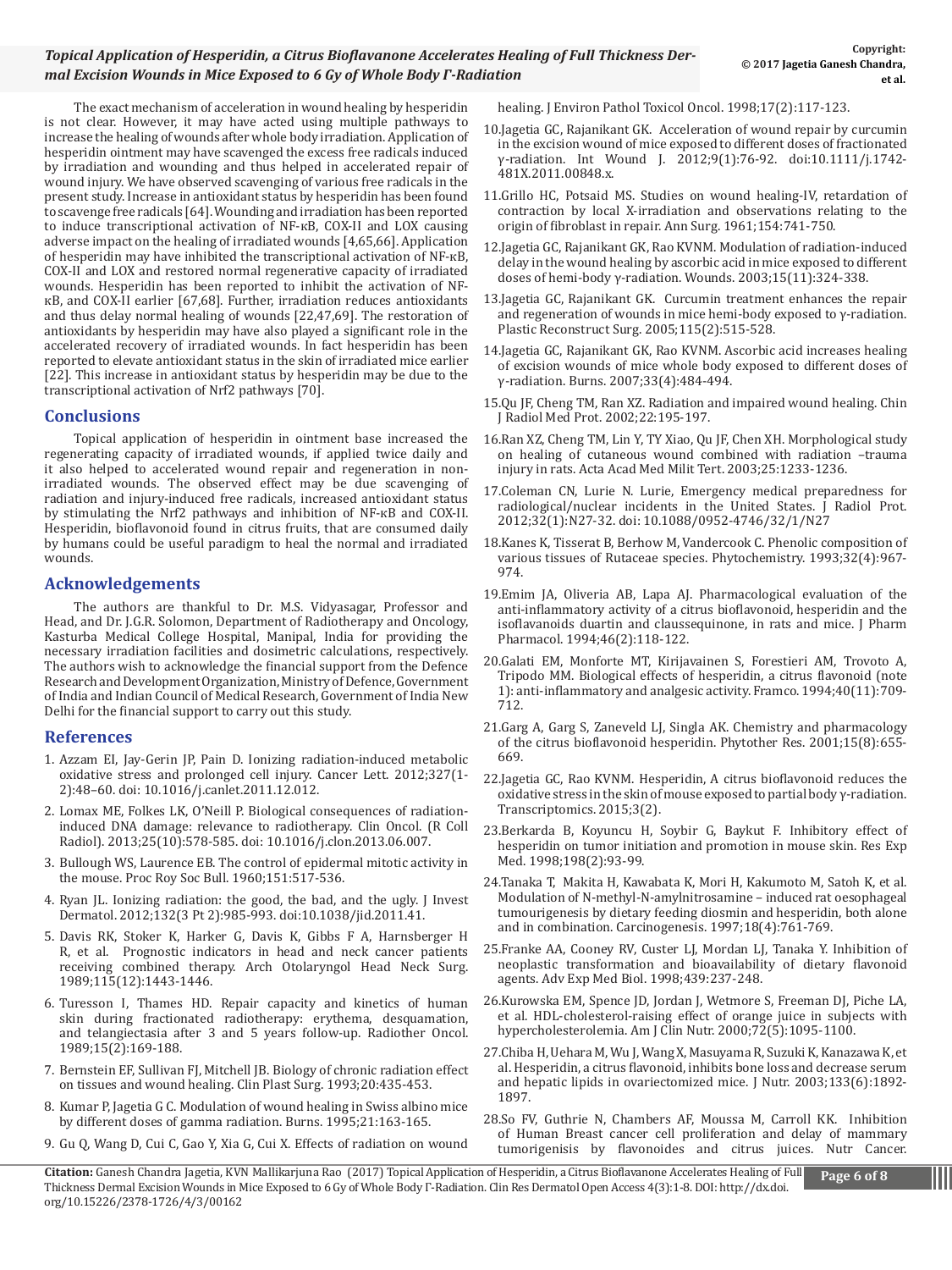[1996;26\(2\);167-181.](https://www.ncbi.nlm.nih.gov/pubmed/8875554)

- 29.[Adikay S, Spandana U, Bharathi K. Effect of hesperidin isolated from](http://impactfactor.org/PDF/IJPPR/4/IJPPR%2CVol4%2CIssue2%2CArticle3.pdf)  [orange peels on cisplatin-induced nephrotoxicity. Int J Pharmacog](http://impactfactor.org/PDF/IJPPR/4/IJPPR%2CVol4%2CIssue2%2CArticle3.pdf) [Phytochem Res. 2012;4\(2\):49-53.](http://impactfactor.org/PDF/IJPPR/4/IJPPR%2CVol4%2CIssue2%2CArticle3.pdf)
- 30.[Man G, Mauro TM, Kim PL, Hupe M, Zhai Y, Sun R, et al. Topical hesperidin](https://www.ncbi.nlm.nih.gov/pubmed/24980072) [prevents glucocorticoid-induced abnormalities in epidermal barrier](https://www.ncbi.nlm.nih.gov/pubmed/24980072)  [function in murine skin. Exp Dermatol. 2014;23\(9\):645–651. doi:](https://www.ncbi.nlm.nih.gov/pubmed/24980072) [10.1111/exd.12480](https://www.ncbi.nlm.nih.gov/pubmed/24980072)
- 31.[Görmeli CA, Saraç K, Çiftçi O, Timurkaan N, Malkoç S. The effects](http://www.biomedres.info/biomedical-research/the-effects-of-hesperidin-on-idiopathic-pulmonary-fibrosis-evaluated-by-histopathologialbiochemical-and-microcomputed-tomography-e.html) [of hesperidin on idiopathic pulmonary fibrosis evaluated by](http://www.biomedres.info/biomedical-research/the-effects-of-hesperidin-on-idiopathic-pulmonary-fibrosis-evaluated-by-histopathologialbiochemical-and-microcomputed-tomography-e.html) [histopathological-biochemical and microcomputed tomography](http://www.biomedres.info/biomedical-research/the-effects-of-hesperidin-on-idiopathic-pulmonary-fibrosis-evaluated-by-histopathologialbiochemical-and-microcomputed-tomography-e.html)  [examinations in a bleomycin-rat model. Biomed Res. 2016;27\(3\):737-](http://www.biomedres.info/biomedical-research/the-effects-of-hesperidin-on-idiopathic-pulmonary-fibrosis-evaluated-by-histopathologialbiochemical-and-microcomputed-tomography-e.html) [742.](http://www.biomedres.info/biomedical-research/the-effects-of-hesperidin-on-idiopathic-pulmonary-fibrosis-evaluated-by-histopathologialbiochemical-and-microcomputed-tomography-e.html)
- 32.[Kalpana KB, Devipriya N, Srinivasan M, Menon VP. Investigation of the](https://www.ncbi.nlm.nih.gov/pubmed/19486865)  [radioprotective efficacy of hesperidin against gamma-radiation induced](https://www.ncbi.nlm.nih.gov/pubmed/19486865) [cellular damage in cultured human peripheral blood lymphocytes.](https://www.ncbi.nlm.nih.gov/pubmed/19486865)  [Mutat Res. 2009;676\(1-2\):54-61. doi: 10.1016/j.mrgentox.2009.03.005](https://www.ncbi.nlm.nih.gov/pubmed/19486865)
- 33[.Pradeep K, Ko KC, Choi MH, Kang JA, Chung YJ, Park SH. Protective effect](https://www.ncbi.nlm.nih.gov/pubmed/22404572) [of hesperidin, a citrus flavanoglycone, against γ-radiation-induced](https://www.ncbi.nlm.nih.gov/pubmed/22404572) [tissue damage in Sprague-Dawley rats. J Med Food. 2012;15\(5\):419-](https://www.ncbi.nlm.nih.gov/pubmed/22404572) [427. doi: 10.1089/jmf.2011.1737](https://www.ncbi.nlm.nih.gov/pubmed/22404572)
- [34.Prieur DJ, Young DM, Davis RD, Cooney DA, Homan ER, Dixon RL,](https://www.ncbi.nlm.nih.gov/pubmed/4634117)  [et al. Procedures for preclinical toxicologic evaluation of cancer](https://www.ncbi.nlm.nih.gov/pubmed/4634117) [chemotherapeutic agents: protocols of the laboratory of toxicology.](https://www.ncbi.nlm.nih.gov/pubmed/4634117)  [Cancer Chemother Rep 3. 1973;4\(1\):1-39.](https://www.ncbi.nlm.nih.gov/pubmed/4634117)
- 35.G[hosh MN. Fundamentals of experimental pharmacology. 2nd ed.](http://www.worldcat.org/title/fundamentals-of-experimental-pharmacology/oclc/759909460) [Toxicity studies. Ghosh MN,editor. Calcutta:Scientific Book Agency;1984.](http://www.worldcat.org/title/fundamentals-of-experimental-pharmacology/oclc/759909460) [153-158.](http://www.worldcat.org/title/fundamentals-of-experimental-pharmacology/oclc/759909460)
- 36.H[alliwell B, Gutteridge JM, Aruoma OI. The deoxyribose method:](https://www.ncbi.nlm.nih.gov/pubmed/3120621) [a simple "test-tube" assay for determination of rate constants for](https://www.ncbi.nlm.nih.gov/pubmed/3120621) [reactions of hydroxyl radicals. Anal Biochem. 1987;165\(1\):215-219.](https://www.ncbi.nlm.nih.gov/pubmed/3120621)
- 3[7.Hyland K, Voisin E, Banoun H, Auclair C. Superoxide dismutase assay](https://www.ncbi.nlm.nih.gov/pubmed/6318599) [using alkaline dimethylsulfoxide as superoxide anion-generating](https://www.ncbi.nlm.nih.gov/pubmed/6318599)  [system. Anal Biochem. 1983;135\(2\):280-287.](https://www.ncbi.nlm.nih.gov/pubmed/6318599)
- 3[8.Mensor LL, Menezes FS, Leitão GG, Reis AS, dos Santos TC, Coube CS, et](https://www.ncbi.nlm.nih.gov/pubmed/11268111) [al. Screening of Brazilian plant extracts for antioxidant activity by the](https://www.ncbi.nlm.nih.gov/pubmed/11268111)  [use of DPPH free radical method. Phytother Res. 2001;15\(2\):127-130.](https://www.ncbi.nlm.nih.gov/pubmed/11268111)
- 39[.Miller NJ, Castelluccio C, Tijburg L, Rice-Evans C. The antioxidant](https://www.ncbi.nlm.nih.gov/pubmed/8769311)  [properties of theaflavins and their gallate esters-radical scavengers or](https://www.ncbi.nlm.nih.gov/pubmed/8769311) [metal chelators? FEBS Lett. 1996;392\(1\):40-44.](https://www.ncbi.nlm.nih.gov/pubmed/8769311)
- 4[0.Marcocci L, Packer L, Droy-Lefaix MT, Sekaki A, Gardès-Albert M.](https://www.ncbi.nlm.nih.gov/pubmed/7808320) [Gardes-Albert, Antioxidant action of Ginkgo biloba extract EGB 761.](https://www.ncbi.nlm.nih.gov/pubmed/7808320) [Methods Enzymol. 1994;234:462-475.](https://www.ncbi.nlm.nih.gov/pubmed/7808320)
- 41.Middleton EJ. The flavonoids. Trends Pharmacol Sci. 1984;8:335-338.
- 42.[Hollman PC, Cassidy A, Comte B, Heinonen M, Richelle M, Richling E,](https://www.ncbi.nlm.nih.gov/pubmed/21451125)  [et al. Vidry, The biological relevance of direct antioxidant effects of](https://www.ncbi.nlm.nih.gov/pubmed/21451125)  [polyphenols for cardiovascular health in humans is not established. J](https://www.ncbi.nlm.nih.gov/pubmed/21451125)  [Nutr. 2011;141\(5\):989S-1009S. doi: 10.3945/jn.110.131490](https://www.ncbi.nlm.nih.gov/pubmed/21451125)
- 43[.Peterson JJ, Beecher GR, Bhagwat SA, Dwyera JT, Gebhardt SE, Haytowitz](http://www.sciencedirect.com/science/article/pii/S0889157505001456)  [DB, et al. Flavanones in grapefruit, lemons, and limes: A compilation](http://www.sciencedirect.com/science/article/pii/S0889157505001456)  [and review of the data from the analytical literature. J Food Compos](http://www.sciencedirect.com/science/article/pii/S0889157505001456) [Anal. 2006;19:S74–S80.](http://www.sciencedirect.com/science/article/pii/S0889157505001456)
- 44.[Yao LH, Jiang YM, Shi J, Tomás-Barberán FA, Datta N, Singanusong R, et](https://www.ncbi.nlm.nih.gov/pubmed/15678717)  [al. Flavonoids in food and their health benefits. Plant Foods Hum Nutr.](https://www.ncbi.nlm.nih.gov/pubmed/15678717)  [2004;59\(3\):113-122.](https://www.ncbi.nlm.nih.gov/pubmed/15678717)
- 45[.Vabeiryureilai M, Lalrinzuali K, Jagetia GC. Determination of anti](https://www.ncbi.nlm.nih.gov/pubmed/15678717)[inflammatory and analgesic activities of a citrus bioflavanoid, hesperidin](https://www.ncbi.nlm.nih.gov/pubmed/15678717) [in mice. Immunochemistry & immunopathology. 2015;1:107. doi:](https://www.ncbi.nlm.nih.gov/pubmed/15678717) [10.4172/2469-9756.1000107](https://www.ncbi.nlm.nih.gov/pubmed/15678717)
- 46.[Peacock EE. Contraction. Peacock EE, editor. Wound Repair. 3rd Edition.](https://www.omicsonline.org/open-access/determination-of-antiinflammatory-and-analgesic-activities-of-a-citrusbioflavanoid-hesperidin-in-mice-icoa-1000107.php%3Faid%3D63326) [Philadelphia:WB Saunders; 1984. 39-55.](https://www.omicsonline.org/open-access/determination-of-antiinflammatory-and-analgesic-activities-of-a-citrusbioflavanoid-hesperidin-in-mice-icoa-1000107.php%3Faid%3D63326)
- 4[7.Jagetia GC, Ravikiran PB. Acceleration of wound repair and regeneration](https://www.arjonline.org/papers/arjms/v1-i3/1.pdf)

by *Nigella Sativa* [in the deep dermal excision wound of mice whole](https://www.arjonline.org/papers/arjms/v1-i3/1.pdf) [body exposed to different doses of γ-radiation. Am Res J Med Surg.](https://www.arjonline.org/papers/arjms/v1-i3/1.pdf)  [2015;1\(3\):1-17.](https://www.arjonline.org/papers/arjms/v1-i3/1.pdf)

- 48[.Rudolph R, Vande Berg J, Schneider JA, Fisher JC, Poolman WL. Slowed](https://www.ncbi.nlm.nih.gov/pubmed/3420190)  [growth of cultured fibroblasts from human radiation wounds. Plast](https://www.ncbi.nlm.nih.gov/pubmed/3420190)  [Reconstr Surg. 1988;82\(4\):669-677](https://www.ncbi.nlm.nih.gov/pubmed/3420190).
- 49.S[onnemann KJ, Bement WM. Wound repair: toward understanding](https://www.ncbi.nlm.nih.gov/pubmed/21721944) [and integration of single-cell and multicellular wound responses.](https://www.ncbi.nlm.nih.gov/pubmed/21721944) [Annu Rev Cell Dev Biol. 2011;27:237-263. doi: 10.1146/annurev](https://www.ncbi.nlm.nih.gov/pubmed/21721944)[cellbio-092910-154251](https://www.ncbi.nlm.nih.gov/pubmed/21721944)
- 50[.Rumalla VK, Borah GL. Cytokines, Growth Factors, and Plastic Surgery.](https://www.ncbi.nlm.nih.gov/pubmed/11698847)  [Plast Reconstr Surg. 2001;108\(3\):719-733.](https://www.ncbi.nlm.nih.gov/pubmed/11698847)
- 51.[Akmansu M, Unsal D, Bora H, Elbeg S, Influence of locoregional radiation](https://www.researchgate.net/publication/7861660_Influence_of_locoregional_radiation_treatment_on_tumor_necrosis_factor-a_and_interleukin-6_in_the_serum_of_patients_with_head_and_neck_cancer)  [treatment on tumor necrosis factor-alpha and interleukin-6 in the](https://www.researchgate.net/publication/7861660_Influence_of_locoregional_radiation_treatment_on_tumor_necrosis_factor-a_and_interleukin-6_in_the_serum_of_patients_with_head_and_neck_cancer)  [serum of patients with head and neck cancer. Cytokine. 2005;31\(1\):41-](https://www.researchgate.net/publication/7861660_Influence_of_locoregional_radiation_treatment_on_tumor_necrosis_factor-a_and_interleukin-6_in_the_serum_of_patients_with_head_and_neck_cancer) [45.](https://www.researchgate.net/publication/7861660_Influence_of_locoregional_radiation_treatment_on_tumor_necrosis_factor-a_and_interleukin-6_in_the_serum_of_patients_with_head_and_neck_cancer)
- 52.[Gabbiani G, Hirschel BJ, Ryan GB, Statkov PR, Majno G. Granulation](https://www.ncbi.nlm.nih.gov/pubmed/4336123)  [tissue as a contractile organism: A study of structure and function. J](https://www.ncbi.nlm.nih.gov/pubmed/4336123) [Exp Med. 1972;135\(4\):719-734.](https://www.ncbi.nlm.nih.gov/pubmed/4336123)
- 53[.Darby IA, Laverdet B, Bonté F, Desmoulière A. Fibroblasts and](https://www.ncbi.nlm.nih.gov/pmc/articles/PMC4226391/)  [myofibroblasts in wound healing. Clin Cosmet Investig Dermatol.](https://www.ncbi.nlm.nih.gov/pmc/articles/PMC4226391/)  [2014;7:301-311. doi: 10.2147/CCID.S50046](https://www.ncbi.nlm.nih.gov/pmc/articles/PMC4226391/)
- 54[.Gorodetsky R, McBride WH, Withers HR. Assay of radiation](https://www.ncbi.nlm.nih.gov/pubmed/2973074) [effects in mouse skin as expressed by wound healing. Radiat Res.](https://www.ncbi.nlm.nih.gov/pubmed/2973074)  [1988;116\(1\):135-144.](https://www.ncbi.nlm.nih.gov/pubmed/2973074)
- 55.[Bumann J, Santo-Höltje L, Löffler H, Bamberg M, Rodemann HP.](https://www.ncbi.nlm.nih.gov/pubmed/7839303)  [Radiation-induced alterations of the proliferation dynamics of human](https://www.ncbi.nlm.nih.gov/pubmed/7839303) [skin fibroblasts after repeated irradiation in the subtherapeutic dose](https://www.ncbi.nlm.nih.gov/pubmed/7839303) [range. Strahlenther Onkol. 1995;171\(1\):35-41.](https://www.ncbi.nlm.nih.gov/pubmed/7839303)
- 56.[Haubner F, Ohmann E, Pohl F, Strutz J, Gassner HG. Wound healing after](https://www.ncbi.nlm.nih.gov/pmc/articles/PMC3504517/) [radiation therapy: Review of the literature. Radiat Oncol. 2012;7:162.](https://www.ncbi.nlm.nih.gov/pmc/articles/PMC3504517/) [doi: 10.1186/1748-717X-7-162](https://www.ncbi.nlm.nih.gov/pmc/articles/PMC3504517/)
- 5[7.Zelman D, Song IC, Porteous DD, Bromberg BE. The effect of total body](https://www.ncbi.nlm.nih.gov/pubmed/5251250%3Fdopt%3DAbstract) [irradiation on wound healing and hematopoietic system in mice. Bull N](https://www.ncbi.nlm.nih.gov/pubmed/5251250%3Fdopt%3DAbstract) [Y Acad Med. 1969;45\(3\):293-300.](https://www.ncbi.nlm.nih.gov/pubmed/5251250%3Fdopt%3DAbstract)
- 58[.Vegesna V, Withers HR, Holly FE, McBride WH. The effect of local and](https://www.ncbi.nlm.nih.gov/pubmed/22075244) [systemic irradiation on impairment of wound healing in mice. Radiat](https://www.ncbi.nlm.nih.gov/pubmed/22075244)  [Res. 1993;135\(3\):431-433.](https://www.ncbi.nlm.nih.gov/pubmed/22075244)
- 59[.Lee MO, Song SH, Jung S, Hur S, Asahara T, Kim H, et al. Effect of ionizing](http://www.opastonline.com/wp-content/uploads/2017/02/topical-application-of-curcumin-augments-healing-of-deep-dermal-excision-wound-of-mice-exposed-to-whole-body-gamma-radiation-027.pdf) [radiation induced damage of endothelial progenitor cells in vascular](http://www.opastonline.com/wp-content/uploads/2017/02/topical-application-of-curcumin-augments-healing-of-deep-dermal-excision-wound-of-mice-exposed-to-whole-body-gamma-radiation-027.pdf)  [regeneration. Arterioscler Thromb Vasc Biol. 2012;32\(2\):343-352. doi:](http://www.opastonline.com/wp-content/uploads/2017/02/topical-application-of-curcumin-augments-healing-of-deep-dermal-excision-wound-of-mice-exposed-to-whole-body-gamma-radiation-027.pdf) [10.1161/ATVBAHA.111.237651](http://www.opastonline.com/wp-content/uploads/2017/02/topical-application-of-curcumin-augments-healing-of-deep-dermal-excision-wound-of-mice-exposed-to-whole-body-gamma-radiation-027.pdf)
- 6[0.Jagetia GC, Rajanikant GK. Topical application of curcumin augments](https://www.ncbi.nlm.nih.gov/pubmed/15172199)  [healing of deep dermal excision wound of mice exposed to whole-body](https://www.ncbi.nlm.nih.gov/pubmed/15172199)  [gamma radiation. J Nur Healthcare. 2017;2\(1\).](https://www.ncbi.nlm.nih.gov/pubmed/15172199)
- 61[.Jagetia GC, Rajanikant GK. Role of curcumin, a naturally occurring](https://www.ncbi.nlm.nih.gov/pubmed/15692358) [phenolic compound of turmeric in accelerating the repair of excision](https://www.ncbi.nlm.nih.gov/pubmed/15692358) [wounds in mice whole-body exposed to various doses of γ-radiation. J](https://www.ncbi.nlm.nih.gov/pubmed/15692358) [Surg Res. 2004;120\(1\):127-138.](https://www.ncbi.nlm.nih.gov/pubmed/15692358)
- 62.[Jagetia GC, Rajanikant GK. Curcumin treatment enhances the repair](https://www.ncbi.nlm.nih.gov/pubmed/9596980)  [and regeneration of wounds in mice hemi-body exposed to γ-radiation.](https://www.ncbi.nlm.nih.gov/pubmed/9596980)  [Plast Reconstr Surg. 2005;115\(2\):515-528.](https://www.ncbi.nlm.nih.gov/pubmed/9596980)
- 63[.Song S, Cheng T. The effect of systemic and local irradiation on wound](https://www.ncbi.nlm.nih.gov/pubmed/11178786) [macrophage and repair promoting action of phenytoin sodium.](https://www.ncbi.nlm.nih.gov/pubmed/11178786)  [Zhonghua Yi Xue Za Zhi. 1997;77\(1\):54-57.](https://www.ncbi.nlm.nih.gov/pubmed/11178786)
- 64[.Hasanoglu A, Ara C, Ozen S, Kali K, Senol M, Ertas E. Efficacy of](https://www.ncbi.nlm.nih.gov/pubmed/10360790) [micronized flavonoid fraction in healing of clean and infected wounds.](https://www.ncbi.nlm.nih.gov/pubmed/10360790) [Int J Angiol. 2001;10\(1\):41-44.](https://www.ncbi.nlm.nih.gov/pubmed/10360790)
- 65[.Zhou D, Brown SA, Yu T, Chen G, Barve S, Kang BC, et al. A high dose of](https://www.ncbi.nlm.nih.gov/pubmed/12578124)  [ionizing radiation induces tissue-specific activation of nuclear factor](https://www.ncbi.nlm.nih.gov/pubmed/12578124)[kappaB in vivo. Radiat Res. 1999;151\(6\):703-709.](https://www.ncbi.nlm.nih.gov/pubmed/12578124)
- 66.Gaddipati JP, Sundar SV, Calemine J, Seth P, Sidhu GS, Maheshwari RK.

Ш

**Citation:** Ganesh Chandra Jagetia, KVN Mallikarjuna Rao (2017) Topical Application of Hesperidin, a Citrus Bioflavanone Accelerates Healing of Full Thickness Dermal Excision Wounds in Mice Exposed to 6 Gy of Whole Body Γ-Radiation. Clin Res Dermatol Open Access 4(3):1-8. DOI: http://dx.doi. org/10.15226/2378-1726/4/3/00162 **Page 7 of 8**